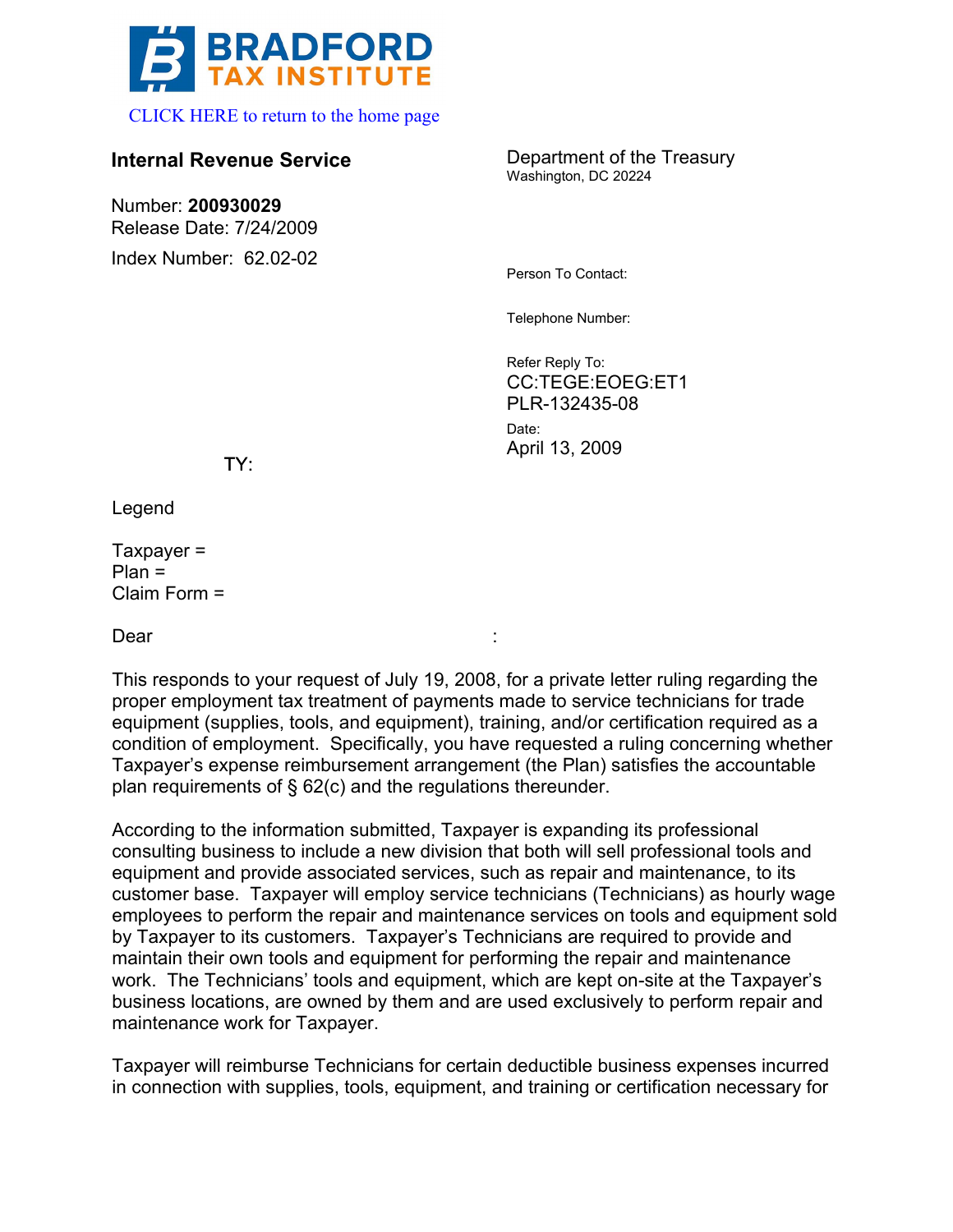Technicians to perform services for Taxpayer through an expense reimbursement arrangement (the Plan). The Plan is only between Taxpayer and Taxpayer's Technicians. As described more fully below, the Plan only reimburses covered costs that the Technician substantiates to Taxpayer. The reimbursements are not provided in lieu of, nor are they a function of, any other compensation such as hourly wages, fixed salaries, bonuses, benefits, or commissions. Nor does the Plan provide for any adjustments to compensation on account of reimbursements.

Prior to each fiscal year, Taxpayer will determine the total amount it can afford to allocate to the Plan for reimbursements in the coming year. The allocated amounts will be treated no differently than any other budget line item and will remain at all times in the general funds of Taxpayer subject to creditors. All allocated amounts will remain the sole property and under the direct control of Taxpayer and used to reimburse expenses at Taxpayer's sole discretion. At the end of each Plan Year, all amounts allocated for Technicians' reimbursable business expenses that are not disbursed will remain in Taxpayer's general fund.

Each Technician will be eligible to receive up to a set amount as reimbursements for substantiated covered costs, based on the total amount available for reimbursements and each Technician's expected need for additional trade equipment (supplies, tools, and equipment), training, and/or certification to accomplish his or her job assignments. Taxpayer will inform Technicians at the beginning of each Plan Year of eligibility to participate in the Plan and their allocated maximum amount available for reimbursement of their substantiated expenses. The amounts allocated for reimbursements of Technician's expenses may not be sufficient to fully reimburse all the Technician's expenses.

Only Qualified Employees will be permitted to participate in the Plan. For purposes of the Plan, Qualified Employees are those employees who have completed at least 30 days of employment, have completed a Certification Form, and have purchased tools or equipment or incurred covered costs, as defined below, for the benefit of Taxpayer's business. The Certification Form details the terms and conditions of the Plan and requires that the Technician certify that he or she understands and agrees to the terms contained in the Plan. The Certification Form includes provisions regarding the purpose of the Plan, the types of expenses that are reimbursable under the Plan, and the requirements for reimbursement under the Plan. The form is intended to assist in the education process for the Technician in order to ensure that the Technician understands the Plan.

The Plan will only reimburse covered costs<sup>1</sup>. Covered costs are defined in the Plan as costs incurred on job assignments while employed by Taxpayer during the current Plan Year and while enrolled in the Plan. Covered costs include expenses incurred after

 $1$  We assume for purposes of this ruling that none of the covered costs reimbursed under the Plan would be nondeductible personal expenses under section 262 of the Internal Revenue Code.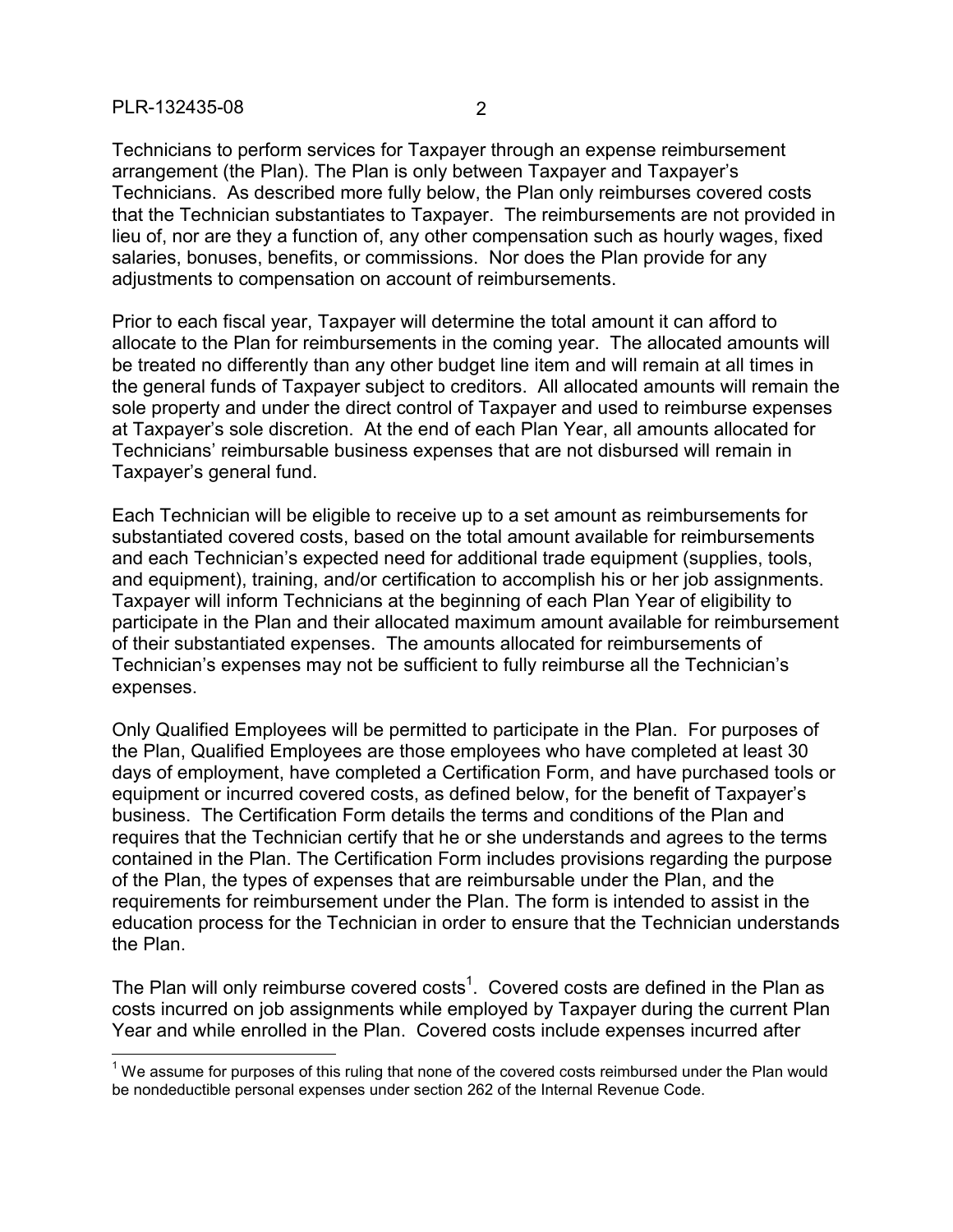Technician becomes a Qualified Employee to purchase tools, equipment, uniforms, safety equipment, and supplies, and to obtain employee training and certification directly related to Taxpayer's trade or business.<sup>2</sup> Tools and equipment required by Technicians to perform services for Taxpayer may range from simple hand tools to diagnostic equipment<sup>3</sup>. The Plan will not reimburse expenses for supplies, tools, or equipment incurred while the Technician was employed by another employer or expenses for any supplies, tools, or equipment purchased prior to the Plan start date. Because the Plan reimburses costs incurred to purchase tools and equipment eligible for a § 179 deduction, the Plan will not reimburse for any depreciation of such tools and equipment that might have been otherwise deductible under § 167(a).

No reimbursements will be made for tools and equipment that are not used exclusively for Taxpayer's business, not maintained at Taxpayer's place of business, not purchased while an employee of Taxpayer, not needed to perform job assignments, not purchased from an approved vendor<sup>4</sup>, or not considered necessary for the applicable industry. Technicians may only purchase tools or equipment from an approved vendor list so that Taxpayer may control the cost of such expenses without sacrificing quality and warranty provisions.

In order to be reimbursed, Technicians will be required to submit a Claim Form. The Claim Form requires the Technician to validate that he or she has read and understands the Plan, and to certify that the information provided is correct and complete, that the expense is required to complete his or her job assignments for Taxpayer, that the item will only be used in the performance of job assignments for Taxpayer, and that the item was purchased from the approved vendor list. The Claim Form also requires the Technician to identify the job assignments that require the trade equipment (supplies, tools, and equipment), training, and/or certification. In addition, the Technician must certify (i) that he or she will not seek additional reimbursement from other sources (any other plan or program of any other employer or person), (ii) that he or she will not claim the expense as a deduction on his or her or his or her spouse's tax return, (iii) notwithstanding clause (ii), that he or she could otherwise claim the cost of the tools and equipment that are § 179 property as a deduction under § 179(a), and (iv) if he or she places in service other § 179 property not reimbursed under the Plan during the taxable year in which he or she receives a reimbursement under the Plan, that he or she will reduce the  $\S$  179(b)(1) and (b)(2) limits for that taxable year by the amount of the reimbursement received under the Plan for § 179 property during that taxable year. The Technician's manager will be required to sign the Claim Form, certifying that the request

 $2$  Redundant tool and equipment reimbursements are not permitted unless the redundant tools or equipment are required to perform assigned jobs or are required to replace lost or broken tools or equipment that have no associated warranty and/or timely replacement process available to facilitate the type of jobs assigned to the Technician.

 $3$  The Plan will not reimburse for the acquisition or use of cell phones or automobiles.

 $4$  Taxpayer plans to distribute the approved vendor list to Technicians at the beginning of each Plan year.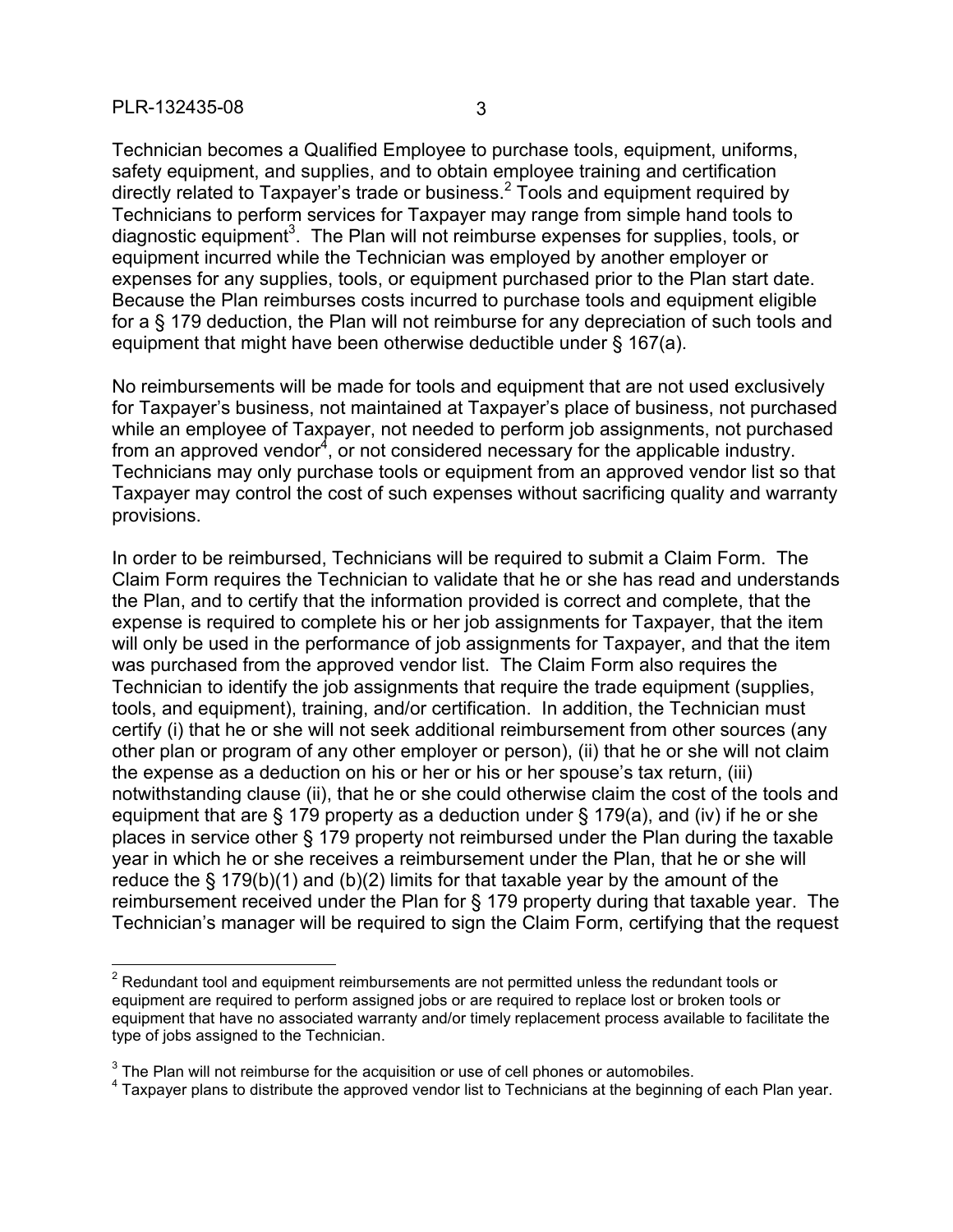for reimbursement is for an expense required by the Technician for his or her job and validating that the job assignments identified on the Claim Form are accurate. The manager will also verify that the expenses identified will only be used for the benefit of Taxpayer's business.

The Plan also requires that Technicians submit documented proof of purchase for any expenses submitted for reimbursement on the Claim Form. Acceptable forms of purchase validation include a receipt, invoice, or, if a receipt or invoice cannot be obtained, other written confirmation of the actual purchase from a vendor where a Technician may have an open account. The proof of purchase requires that all items be clearly identified along with the purchase date and cost of each associated item.

Taxpayer reserves the right to deny any claim if the documentation is incomplete or if the expense is not eligible as allowed by the Plan or exceeds the allocated reimbursement amount. Claims for reimbursement of expenses may be wholly or partially denied.

Under the Plan, only reimbursements will be made. No provisions for cash advances or allowances are provided under the Plan. As such, there should be no excess reimbursements for Technicians to return. However, the Plan requires that any reimbursements made in error be returned to Taxpayer within 30 days of notification.

Reimbursements will only be made once the Technician completes the required Claim Form, gets the Form signed by his or her manager, and submits the completed form and proof of purchase to the Plan administrator. All eligible reimbursement requests must be submitted within 30 days of purchase. In addition, Technicians will have up to 30 days from the end of the Plan Year, or from the date he or she ceases to be a participant in the Plan, whichever is earlier, to submit for reimbursements for that Plan year. The Plan administrator will be responsible for validating that the Claim Form is complete and within the guidelines of the Plan, including the submission of proof of purchase. The Plan administrator will also conduct periodic audits of reimbursements made to Technicians and of manager authorizations.

The Technician must remain an employee of Taxpayer for at least six months after any such reimbursement is made. If the Technician ceases to be an employee of Taxpayer, he or she must repay all reimbursements made during the prior six months of employment with Taxpayer at the time of departure.

Taxpayer reserves the right to cancel the Plan or cease or reduce reimbursements at any time.

APPLICABLE LAW AND ANALYSIS

### **Accountable Plan Requirements**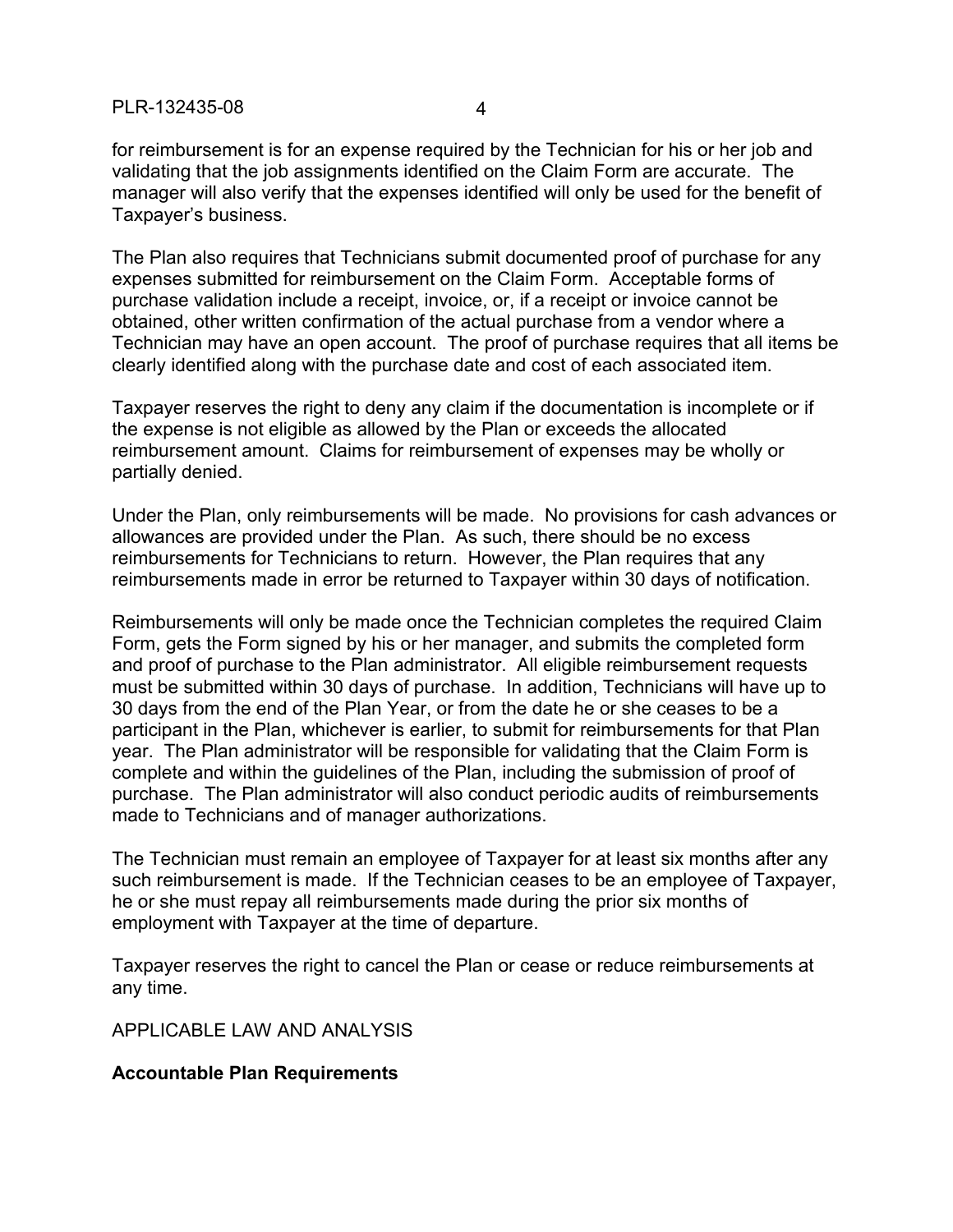Section 61 of the Internal Revenue Code (Code) defines gross income as all income, from whatever source derived. Section 62 defines adjusted gross income as gross income minus certain deductions. Section 62(a)(2)(A) provides that, for purposes of determining adjusted gross income, an employee may deduct certain business expenses paid by the employee in connection with the performance of services as an employee of the employer under a reimbursement or other expense allowance arrangement.

Section 62(c) provides that, for purposes of § 62(a)(2)(A), an arrangement will not be treated as a reimbursement or other expense allowance arrangement if (1) the arrangement does not require the employee to substantiate the expenses covered by the arrangement to the person providing the reimbursement, or (2) the arrangement provides the employee the right to retain any amount in excess of the substantiated expenses covered under the arrangement.

Section 1.62-2(c)(1) of the Income Tax Regulations provides that a reimbursement or other expense allowance arrangement satisfies the requirements of § 62(c) if it meets the requirements of business connection, substantiation, and returning amounts in excess of substantiated expenses. If an arrangement meets these requirements, all amounts paid under the arrangement are treated as paid under an accountable plan<sup>5</sup>. *See* § 1.62-2(c)(2). Amounts treated as paid under an accountable plan are excluded from the employee's gross income, are not reported as wages or other compensation on the employee's Form W-2, and are exempt from the withholding and payment of employment taxes. *See* § 1.62-(2)(c)(4). Conversely, if the arrangement fails any one of these requirements, amounts paid under the arrangement are treated as paid under a nonaccountable plan and are included in the employee's gross income, must be reported as wages or other compensation on the employee's Form W-2, and are subject to withholding and payment of employment taxes. *See* § 1.62-2(c)(3) and (5).

## **Business Connection Requirement**

An arrangement meets the business connection requirement of §1.62-2(d) if it provides advances, allowances, or reimbursements for business expenses that are allowable as deductions by Part VI (§ 161 and the following), subchapter B, Chapter 1 of the Code, and that are paid or incurred by the employee in connection with the performance of services as an employee of the employer. Thus, not only must an employee pay or incur a deductible business expense, but the expense must arise in connection with performing services for that employer. If an employer reimburses deductible business

<sup>5</sup> Revenue Ruling 2005-52 addressed the tax consequences of a tool allowance arrangement and held that the arrangement did not satisfy the substantiation and return of excess requirements of an accountable plan. The revenue ruling did not address the business connection requirement. Although Rev. Rul. 2005-52 deals with tool plans, it is not relevant to the analysis of the plan at issue.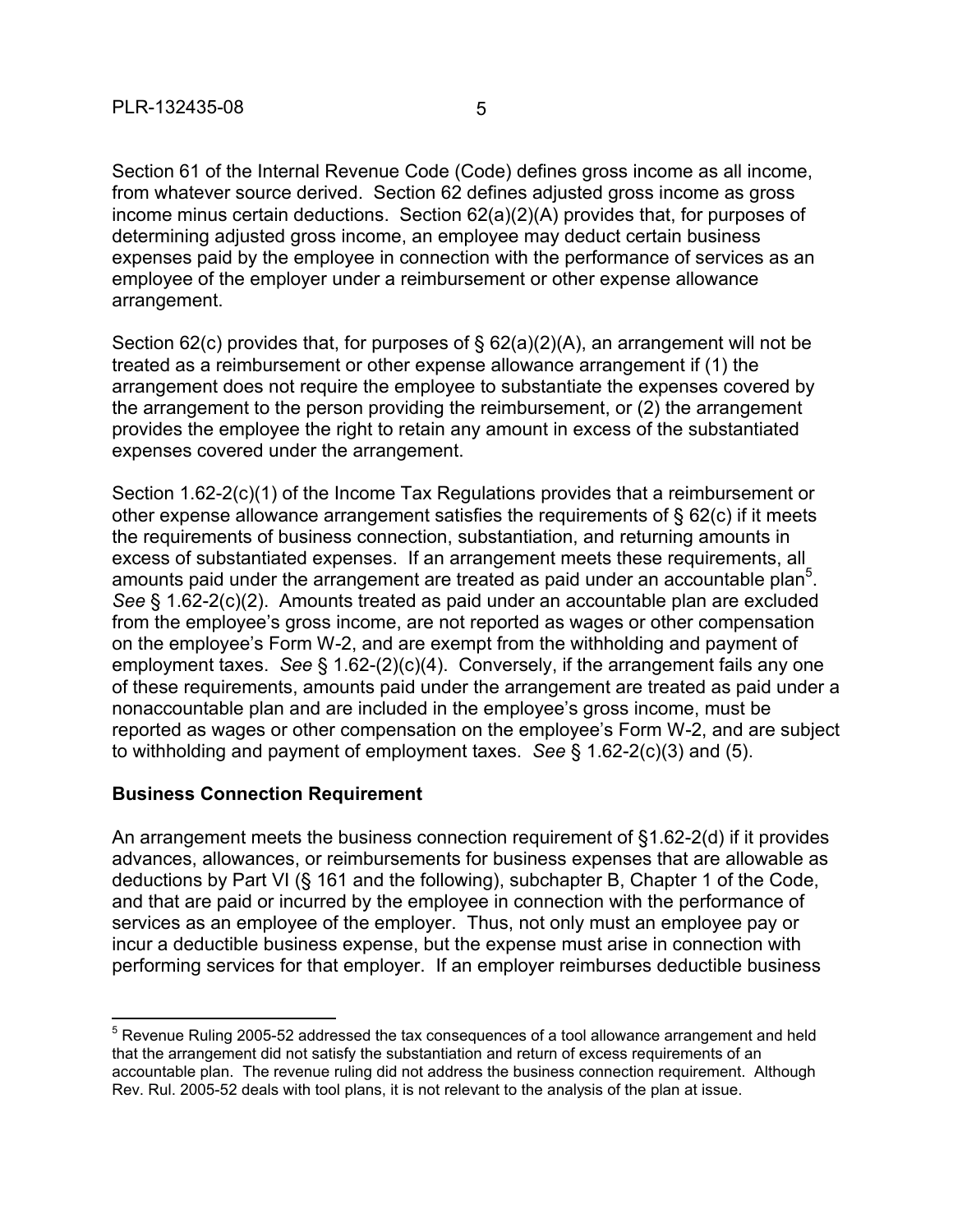expenses that the employee incurred prior to employment, the plan does not meet the business connection requirement.

Section 162(a) permits a deduction for ordinary and necessary expenses paid or incurred during the taxable year in carrying on a trade or business. Section 1.162-17(a) provides rules for the reporting and substantiation of ordinary and necessary business expenses incurred in connection with the performance of services as an employee. Section 1.162-17 further provides that the term "ordinary and necessary business expenses" means only those expenses which are ordinary and necessary in the conduct of the taxpayer's business and are directly attributable to such business. The term does not include nondeductible personal, living, or family expenses.

Section 167(a) allows a reasonable allowance for the exhaustion, wear and tear, and obsolescence of property used in the taxpayer's trade or business to be taken as a depreciation deduction.

Section 179(a) permits a taxpayer to elect to treat the cost of any § 179 property, as defined in § 179(d)(1), as an expense in the year such property is placed in service, in lieu of treating the cost as chargeable to capital account subject to depreciation under §167. The cost is permitted as a deduction for the taxable year in which the §179 property is placed in service by the taxpayer. However, §§ 179(b)(1) and (b)(2) limit the amount that may be deducted.

Section 1.179-4(a) defines § 179 property, in relevant part, as any tangible property described in § 179(d)(1) that is acquired by purchase for use in the active conduct of the taxpayer's trade or business. The determination of whether property is used in the "active conduct of the taxpayer's trade or business" is made under § 1.179-2(c)(6). For purposes of §§ 1.179-2(c)(6) and 1.179-4(a), § 1.179-2(c)(6)(i) provides that the term "trade or business" has the same meaning as in § 162 and the regulations thereunder. Further, for purposes of  $\S$  1.179-2(c)(6),  $\S$  1.179-2(c)(6)(iv) provides that employees are considered to be engaged in the active conduct of the trade or business of their employment.

Section 1.62-2(d)(3)(i) provides that the business connection requirement will not be satisfied if the payor arranges to pay an amount to an employee regardless of whether the employee incurs (or is reasonably expected to incur) deductible business expenses or other bona fide expenses related to the employer's business. A payor arranges to pay an amount to an employee regardless of whether the employee is reasonably expected to incur bona fide business expenses by supplementing the wages of those employees not receiving the reimbursement (so that the same gross amount is paid regardless of the reasonable expectation to incur expenses), by routinely paying a reimbursement allowance to an employee who has not incurred bona fide business expenses, or by reducing the wage payment in light of expenses incurred or reasonably expected to be incurred only to the increase the wage payment again after the expenses have been reimbursed.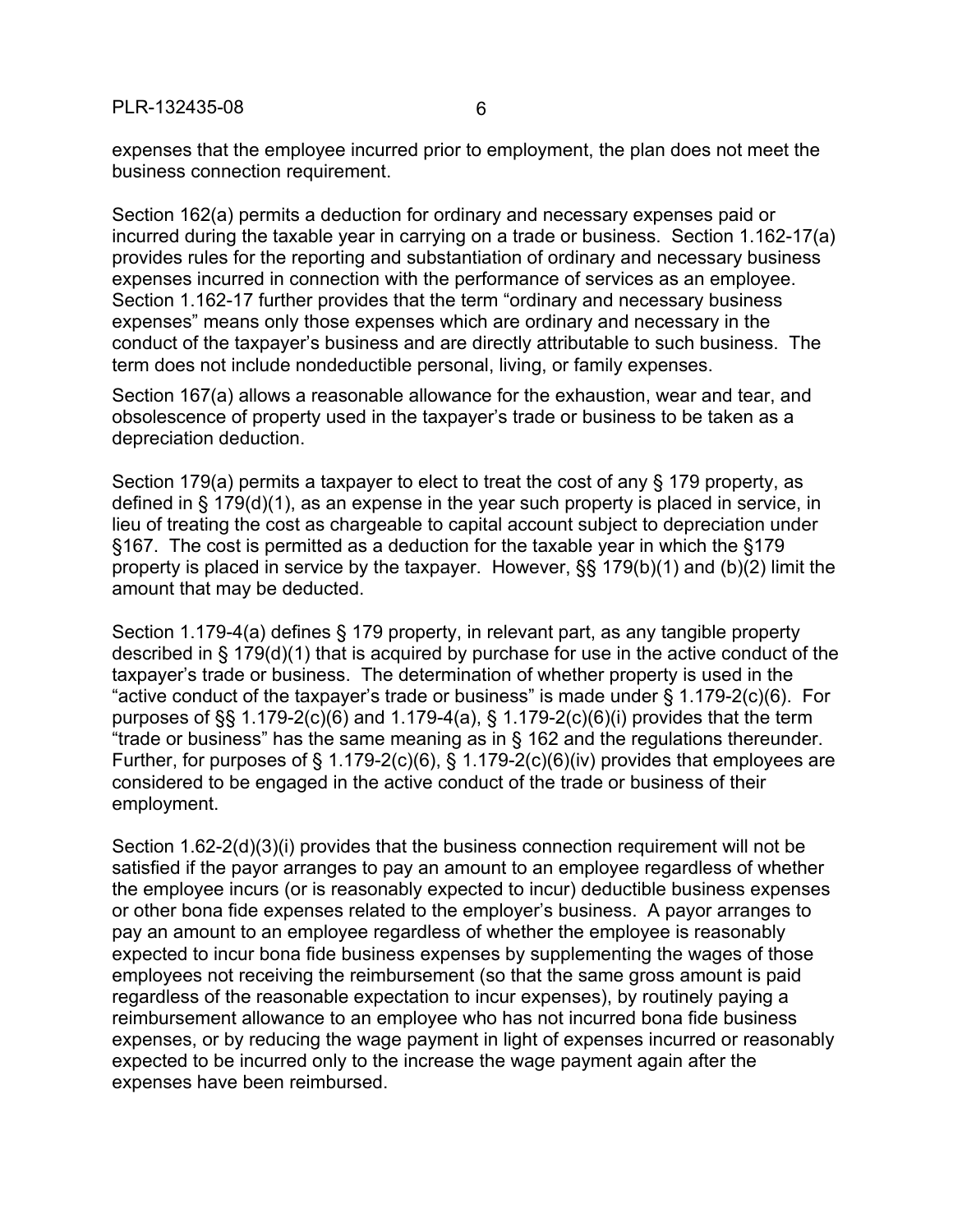Where a plan serves to recharacterize amounts as a reimbursement allowance that would otherwise be paid as wages if there were no expenses reasonably expected to be incurred for the employer, amounts paid under the plan will not be treated as paid under an accountable plan. Such recharacterization violates the business connection requirement of § 1.62-2(c) because the employee receives the same amount regardless of whether expenses were incurred or reasonably expected to be incurred.

Based on the totality of the facts set forth above, the Plan satisfies the business connection requirement of § 1.62-2(d). Specifically, the facts and circumstances of Taxpayer's business and its Plan, including the certifications required and the Plan's Claim Form procedures, establish that the Plan will reimburse only business expenses deductible under § 162 or § 179, and incurred, by Technicians in performing services for Taxpayer<sup>6</sup>.

For all tool and equipment expenses reimbursed under the Plan, Technicians are required to certify on the Claim Form that the expenses incurred are necessary for the performance of services for Taxpayer, the tools and equipment are required to be kept on site, and all claimed expenses are verified as necessary for the performance of services for Taxpayer by the Technician's manager.

For tool and equipment expenses reimbursed under the Plan that are deductible under § 179 to the Technician, a Technician is required to further certify that he could otherwise claim the cost of the tools and equipment as a deduction under § 179(a). Further, the Technician is required to certify that he will reduce the § 179(b)(1) and (b)(2) limits for the taxable year by the amount of any reimbursement received under the Plan for § 179 property during that taxable year, thereby limiting any deduction he or his spouse might claim under § 179 for that taxable year if the Technician has other § 179 property that is placed in service during that taxable year but not reimbursed under the Plan. As a result of the Technician's certifications and the Plan's Claim Form procedures, the payment amount that the Technician receives as a reimbursement for expenses incurred in the purchase and placement in service of § 179 property (e.g., certain tools and equipment) under the Plan will be treated as an elected § 179(a) deduction by the Technician.

Furthermore, the payments will be made in addition to, rather than in lieu of, any other compensation such as hourly wages, fixed salaries, bonuses, benefits, or commissions. As such, the payments will not be made to an employee regardless of whether the employee incurs (or is reasonably expected to incur) deductible business expenses or other bona fide expenses related to the employer's business.

## **Substantiation Requirement**

<sup>&</sup>lt;sup>6</sup> See footnote 1.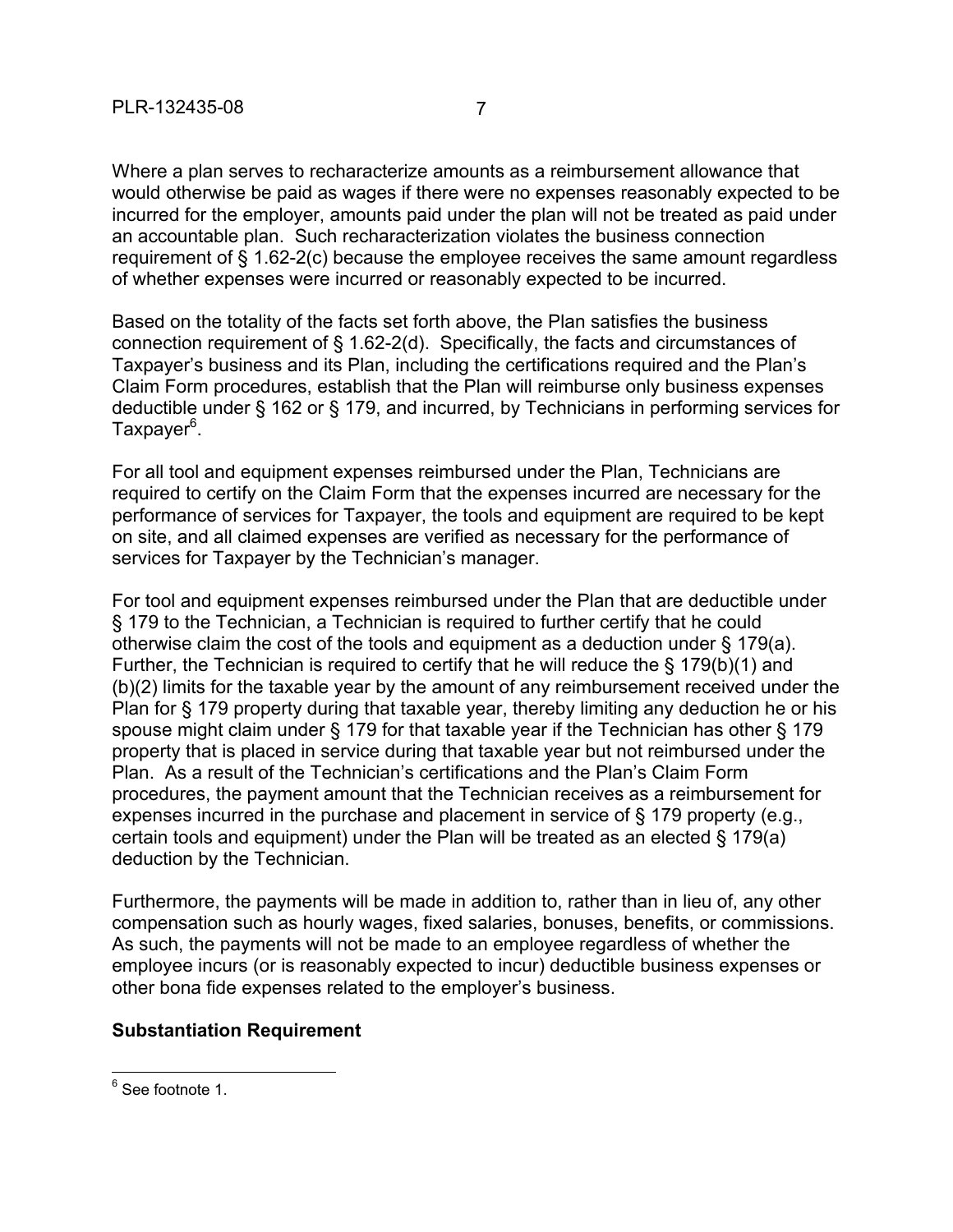Section 1.62-2(e)(1) provides that the substantiation requirement is met if the arrangement requires each business expense to be substantiated in accordance with paragraph (e)(2) or (e)(3) of that section, whichever is applicable, to the payor (the employer, its agent or a third party) within a reasonable period of time. Section 1.62-  $2(q)(1)$  provides that what constitutes a reasonable period of time depends on the facts and circumstances of each arrangement. However, § 1.62-2(g)(2) provides a safe harbor for substantiation under which the substantiation requirement is met if an expense is substantiated within 60 days after the expense is paid or incurred.

Section 1.62-2(e)(2) provides that an arrangement that reimburses expenses governed by § 274(d) meets the requirements of § 1.62-2(e)(2) if information sufficient to satisfy the substantiation requirements of § 274(d) and the regulations is submitted to the payor. Section 274(d) applies to "listed property" under § 280F(d)(4). Most tools and equipment are not listed in  $\S$  280F(d)(4). The list is limited to items such as property used for transportation including an automobile, computer or peripheral equipment as defined in §168(i)(2)(B), and cellular telephone or similar telecommunications equipment. No deduction is allowed for an expense associated with such listed property under § 274(d)(4), and any "reimbursement" of the expense must be treated as wages subject to withholding and payment of employment taxes, unless the employee establishes by adequate records (A) the amount of each expenditure, (B) the amount of each business or investment use of the listed property and its total use, (C) the date of the expenditure or use, and (D) the business purpose for an expenditure or use of any listed property. Section 1.274-5T(b)(6) and (f) and  $\S$  1.274-5(f)(4).

Section 1.62-2(e)(3) provides that an arrangement that reimburses business expenses not governed by § 274(d) meets the requirements of § 1.62-2(e)(3) if information is submitted to the payor sufficient to enable the payor to identify the specific nature of each expense and to conclude that the expense is attributable to the payor's business activities. Each of the elements of an expenditure or use must be substantiated to the payor, and it is not sufficient for an employee to merely aggregate expenses into broad categories or to report individual expenses through the use of vague, non-descriptive terms.

Section 1.62-2(e)(3) references §1.162-17(b) which provides substantiation rules for employee business expenses. Section 1.162-17(b)(1) provides that an employee need not report on his tax return expenses for travel, transportation, entertainment, and similar purposes paid or incurred by him solely for the benefit of his employer for which he is required to account and does account to his employer and which are charged directly or indirectly to the employer, or for which the employee is paid through advances, reimbursements, or otherwise, provided the total amount of the advances, reimbursements, and charges is equal to the expenses. Section 1.162-17(b)(4) requires an employee to submit an expense account or other required written statement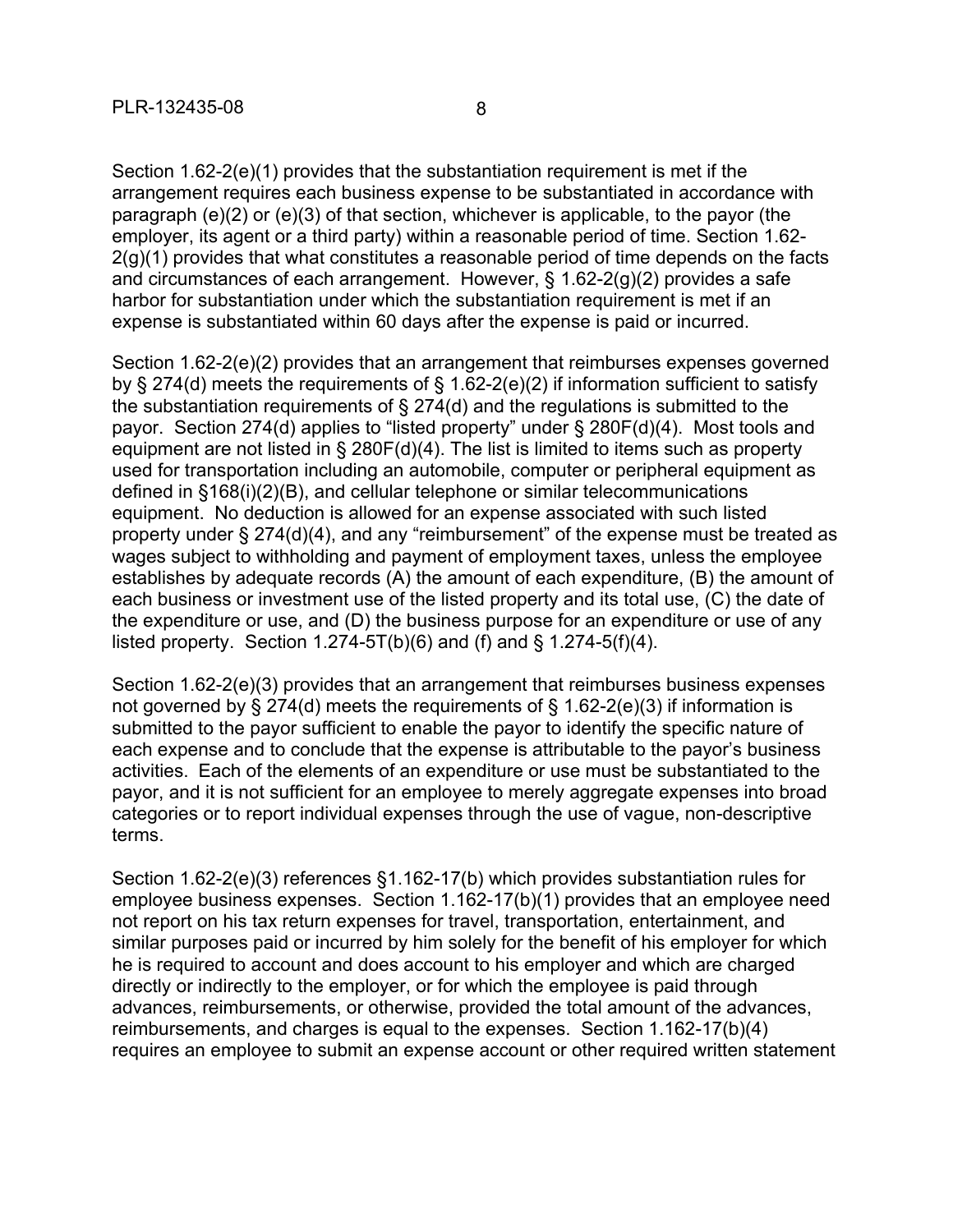PLR-132435-08 9

to the employer showing the business nature and the amount of all the employee's expenses.

Based on the facts as set forth above, the Plan satisfies the substantiation requirement of § 1.62-2(e). Under the Plan, expenses will be reimbursed only if they would be deductible by Technicians under § 162 or § 179, as applicable, and substantiated either under § 162 or § 274(d), as applicable. For all expenses, Technicians are required to submit a Claim Form along with a receipt, invoice, or other written confirmation of proof of purchase that provides sufficient information for Taxpayer to determine that the expense was incurred in connection with services performed for Taxpayer, specifically, the amount, the date, and the type of expense incurred. In addition, the Plan will only reimburse expenses incurred to purchase tools and equipment that are used only for business purposes on the work site and are kept on the work site at all times. This substantiation satisfies the requirements of § 162 and, for any computer or peripheral equipment subject to § 274(d), this substantiation satisfies those requirements as well. Furthermore, the Plan requires that expenses be substantiated within a reasonable period of time from the date the expense is incurred.

## **Return of Excess Requirement**

Section 1.62-2(f) provides that, in general, an arrangement meets the requirement of returning amounts in excess of expenses if it requires the employee to return to the payor within a reasonable period of time any amount paid under the arrangement in excess of the expenses substantiated. An arrangement will not meet the return of excess requirement if it fails to satisfy the substantiation requirement under § 1.62-2(e) since any amounts paid under the arrangement that are not substantiated are treated as excess and must be returned.

Under the facts set forth above, the Plan satisfies the return of excess requirement. The Plan will reimburse only properly substantiated expenses already incurred; it does not provide any allowances or cash advances for expenses. In addition, any reimbursement in error is required to be returned within a reasonable period of time.

Accordingly, we rule that the Plan satisfies the business connection, substantiation, and return of excess requirements of an accountable plan. Accordingly, all payments made under the Plan in accordance with the terms of the Plan will be excluded from the Technician's income and will not be wages subject to the withholding and payment of employment taxes.

Except as expressly provided herein, no opinion is expressed or implied concerning the tax consequences of any aspect of any transaction or item discussed or referenced in this letter.

This ruling is directed only to the taxpayer requesting it. Section 6110(k)(3) of the Code